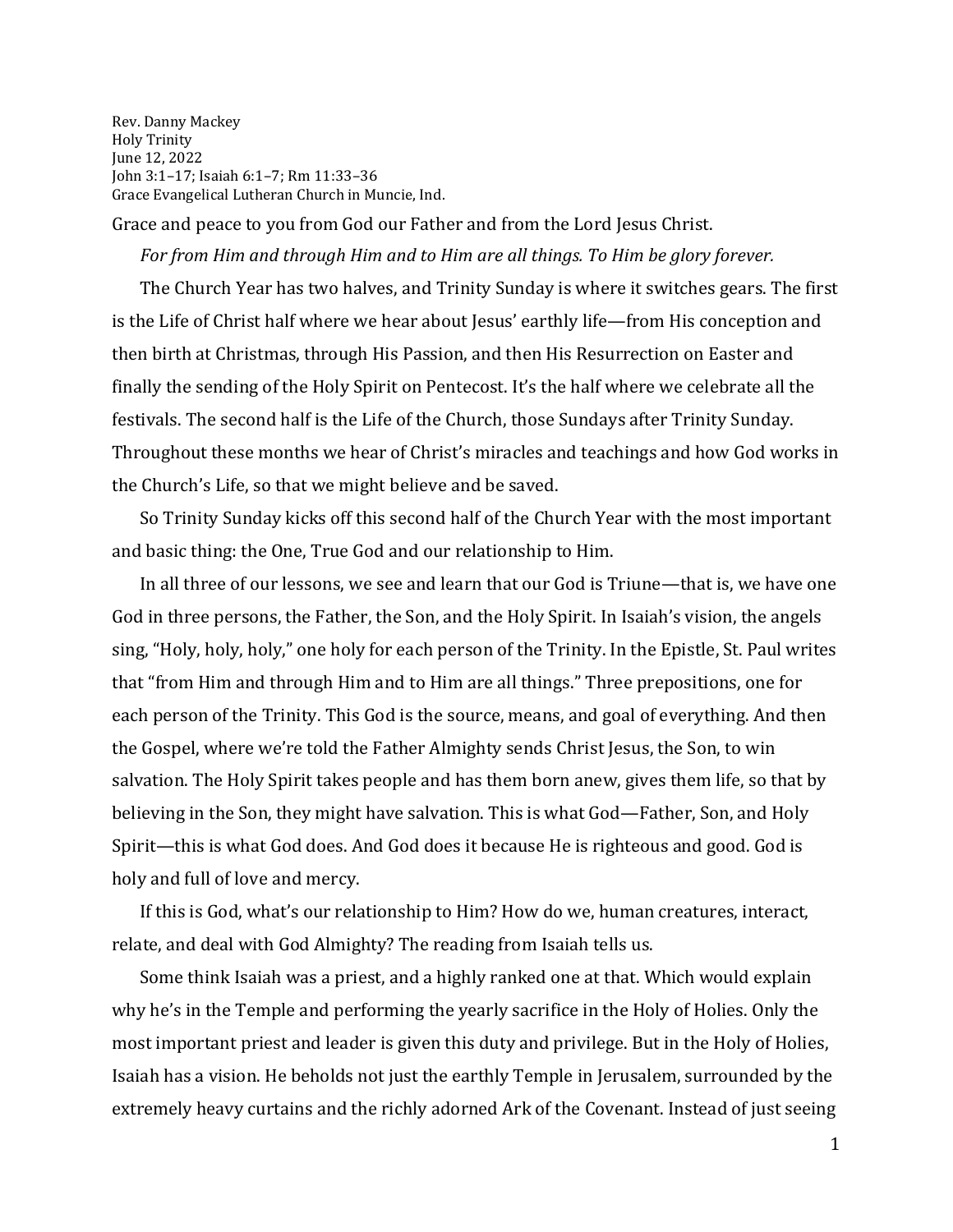the carved cherubim, with wings outstretched on the Ark, Isaiah sees the heavenly courts. He sees God Himself, seated on His throne, the train of God's robe filling the Temple.

What's Isaiah's reaction? *"Woe is me! For I am lost; for I am a man of unclean lips, and I dwell in the midst of a people of unclean lips; for my eyes have seen the King, the LORD of hosts."* At this moment, Isaiah knows his life is forfeit. By rights, he should be obliterated. Gone. Done away with. Why? Because Isaiah knows he's a sinner. *"A man of unclean lips."*

What does it mean to be a sinner? We think about sins. Don't steal. Don't murder. But being a sinner is more than sinful actions. Sin isn't just something we do—it's a description of who we are. We are sinners. "We are by nature sinful and unclean." That effects everything we do. Here's Isaiah. What's he doing? He's serving God in the Temple. He's being a priest. He's offering the highest and most holy service a person can. If anyone could say he or she was serving God, it'd be Isaiah in this moment. But Isaiah is afraid. Before the LORD, he knows what he is. *"I am a man of unclean lips."* Everything that comes out of them is corrupt. Isaiah knows he's a sinner through and through. Even in the Holy of Holies, everything he does is sinful. Same with us. Even in Church, we are sinners. That's because the Church isn't some museum for saints. It's a hospital for sinners. We are sinful. Sin. Full. Full of sin. That is what we are. It's not something we want to hear. It's something the world denies. Everything we do is tainted and tinged with sin. Everything falls short.

There was a 19th-century philosopher named Soren Kierkegaard. He was nominally Lutheran. One day his wife saw him looking sad. She asked him why. He replied, "I'm not a good person." She said, "Of course, you are! You're a good man, much better than the fellow down the street. He beats his wife. And your better than the fellow up the lane. He cheats people, overcharging them. How can you say you're not a good person?" Kierkegaard replied, "When I look at others, you're right. But when I look at the Scriptures, I can only conclude that I'm a sinner."

Like Isaiah, we are people of unclean lips, living among people of unclean lips. We are sinners, through and through. We might delude ourselves when we compare ourselves to others. But not when we look at the Scriptures. Not when we look at Christ. He was perfect. Just as the Father demands. Just as the Father demands of us. We're not perfect. None of us. Because we are sinful. Full of sin. Period.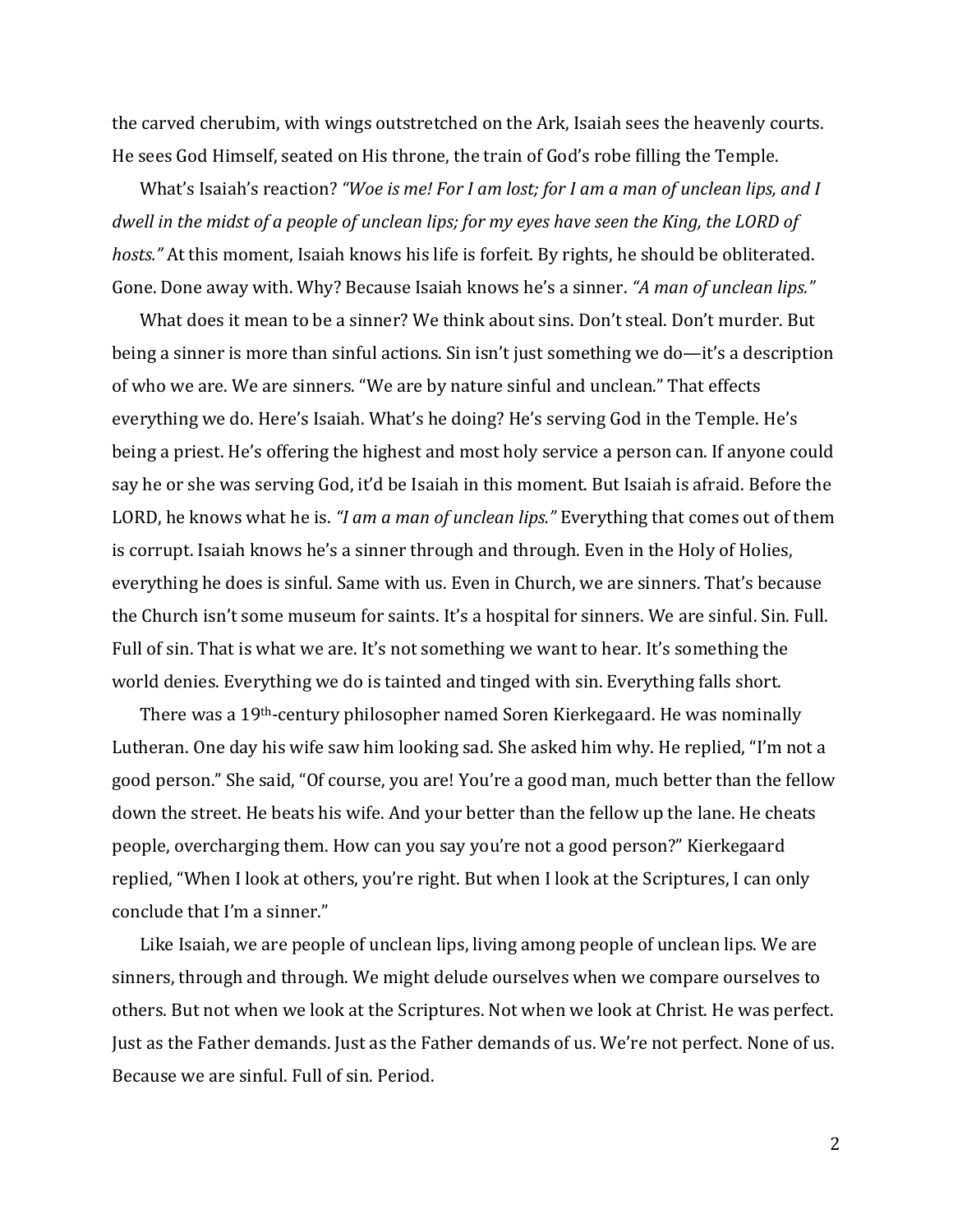This is what Jesus says in our Gospel. *"Truly, truly, I say to you, unless one is born again he cannot see the kingdom of God."* What are you like? Well, you need to be born anew. You need to be born. Before God, by yourself you're as good as dead. This is what Scripture says, repeatedly. St. Paul in Ephesians: "You were dead in trespasses." Dead. Not alive. What we do, our sinful acts don't impress God. Prophet Isaiah: "All our righteous deeds are like a polluted garment." You think you're good? No, you're not. You're a mess in your pants. Scripture is blunt about our condition. By nature, there isn't a good thing about us. We are dirty, rotten scoundrels. We sin. We fall short of the glory of God. To think otherwise is to lie to ourselves. But God won't be fooled by our lies. Nothing in us earns or deserves His respect, deserves His love. That's hard. Harsh, even. We don't like to admit it. I don't like to say it. But when we compare ourselves to God's holiness… well, we have to be like Isaiah.

God sees our sin. Our shortcomings and flaws. There's not enough makeup to conceal the birthmark of sin. And this is where God is wonderful. While God, by all rights, should just destroy us, should just toss us aside into some cosmic wastepaper basket. But He doesn't. Instead, He's wonderful. Wonder. Full. Full of wonder. Period.

*"For God so loved the world."* God loves the world. God loves us. God loves you.

This is how God loves you. God's loving you isn't Him thinking your nice. It isn't Him putting up with you, tolerating your foibles. This is how God loves you: He gives His only Son, gives Jesus Christ over to death, sheds the blood of Christ so that your sinfulness might be covered, cleansed, washed away. Everything about you that is wrong, that falls short your sinfulness, through and through, is covered by Christ Jesus. Just as you are completely a sinner, Christ Jesus is completely and totally wonderful. He is righteous and good. He is perfectly holy. And He shed His blood on the cross so that you can be declared righteous and good and enter His most holy presence.

It was because of Christ's death on the cross, the sacrifice that He made, that Isaiah wasn't struck down. Because of Christ, the angel was able to fly over to the altar and grab the burning coal to purify Isaiah's lips. Jesus paid the price of Isaiah's guilt. Jesus' sacrifice atoned for Isaiah's sin. After all, it was Jesus Christ that Isaiah saw sitting on the throne of heaven. And that's how wonderful God is. He wants Isaiah with Him. So He makes sure Isaiah is forgiven. And so we learn what God is like. Who God is. He is the God who forgives sinners. He forgives us. He forgives you.